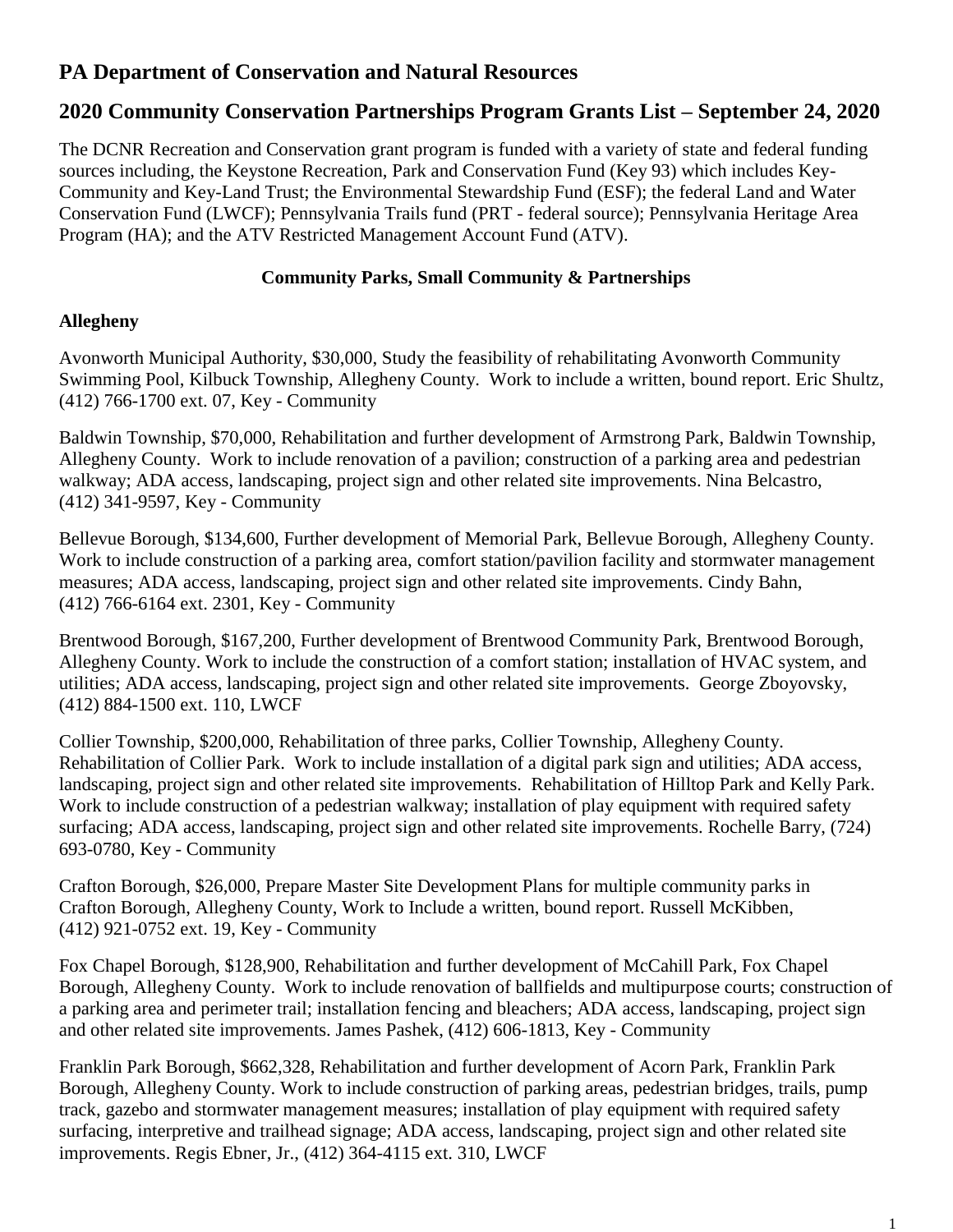Phipps Conservatory and Botanical Gardens, Inc., \$250,000, Rehabilitation of Phipps Conservatory and Botanical Gardens West Wing, Pittsburgh City, Allegheny County. Work to include renovation of the West Wing roof glass glazing, rafters and structural elements; ADA access, landscaping, project sign and other related site improvements. Greg DuFour, (412) 441-4442 ext. 3701, ESF

Pine Township, \$57,500, Further development of Community Park, Pine Township, Allegheny County. Work to include construction of a pedestrian trail and parking area; ADA access, landscaping, project sign and other related site improvements. Joni Patsko, (724) 625-1636 ext. 116, Key - Community

Pittsburgh City, \$40,000, Prepare a Master Site Development Plan for the 11-acre Fowler Park in Pittsburgh City, Allegheny County. Work to include a written, bound report. Amanda Burkhart, (412) 255-6782, Key - Community

Sharpsburg Borough, \$125,000, Rehabilitation of Kennedy Park, Sharpsburg Borough, Allegheny County. Work to include construction of a parking area and pedestrian walkway; installation of play equipment with required safety surfacing; ADA access, landscaping, project sign and other related site improvements. Shane Michael, (412) 826-5454 ext. 118, Key - Community

South Fayette Township, \$317,452, Further development of Fairview Park, South Fayette Township, Allegheny County. Work to include construction of a spray park; installation of filtration and recirculation systems and utilities; ADA access, landscaping, project sign and other related site improvements. Paula Willis, (412) 221-8700 ext. 217, LWCF

Whitehall Borough, \$118,000, Rehabilitation of Union Park, Whitehall Borough, Allegheny County. Work to include construction of a parking area; installation of play equipment with required safety surfacing; ADA access, landscaping, project sign and other related site improvements. Courtney Wertz, (412) 884-0505 ext. 320, Key - Community

### **Beaver**

Ambridge Borough, \$315,528, Rehabilitation and further development of Henning Street Playground, Ambridge Borough, Beaver County. Work to include construction of a concession stand/comfort station building, spray park with water features; installation of play equipment with required safety surfacing, filtration and recirculation systems, utilities and fencing; ADA access, landscaping, project sign and other related site improvements. Joseph Kauer, (724) 266-4070, LWCF

### **Berks**

Reading City, \$200,000, Development of Reading Skatepark, Reading City, Berks County. Work to include construction of a skatepark and stormwater management measures; installation of fencing; ADA access, landscaping, project sign and other related site improvements. Cindy DeGroote, (610) 655-6076, Key - Community

Shoemakersville Borough, \$10,500, Prepare a Master Site Development Plan for the 10-acre Shoemakersville Park in Shoemakersville Borough, Berks County. Work to include a written, bound report. Amy Botwright, (610) 562-1712, Key - Community

## **Bradford**

Towanda Borough, \$70,000, Rehabilitation of Bradford County YMCA, Towanda Borough, Bradford County. Work to include renovation of a gymnasium floor; ADA access, project sign and other related site improvements. Charity Field, (570) 268-9622, Key - Community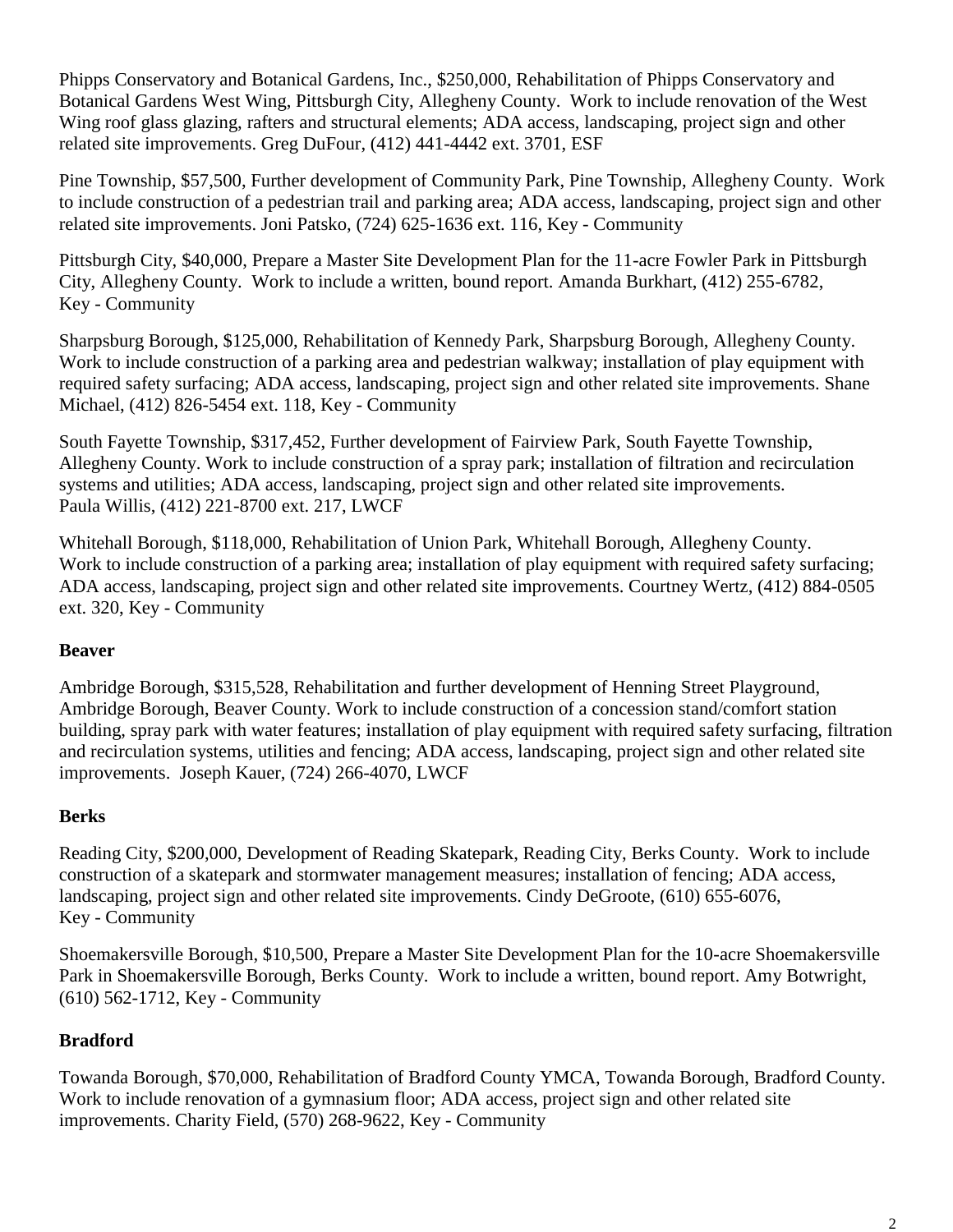### **Bucks**

Doylestown Borough, \$250,000, Development of Broad Street Gateway Park, Doylestown Borough, Bucks County. Work to include construction of parking area, gateway plaza, multipurpose greenspace, pedestrian walkways and stormwater management measures; installation of lighting and utilities; ADA access, landscaping, project sign and other related site improvements. John Davis, (215) 345-4140, Key - Community

Newtown Borough, \$70,000, Development of the Bird-in-Hand Lot, Newtown Borough, Bucks County. Work to include construction of a parking area and pedestrian walkways; installation of lighting and utilities; ADA access, landscaping, project sign and other related site improvements. Julia W. Woldorf, (215) 208-4726, Key - Community

## **Butler**

Jackson Township, \$120,000, Further development of Reservoir Park, Jackson Township, Butler County. Work to include construction of a parking area, trail and boardwalk; installation of play equipment with required safety surfacing; ADA access, landscaping, project sign and other related site improvements. Chris Rearick, (724) 452-5581, Key - Community

# **Cambria**

Alternative Community Resource Program Inc., \$85,000, Further development of Alternative Community Resource Program Splash Park, Johnstown City, Cambria County. Work to include construction of a splash pad; installation of recirculation system and utilities; ADA access, landscaping and other related site improvements. Curtis Davis, (814) 535-2277 ext. 308, ESF

Ashville Borough, \$56,600, Rehabilitation of Ashville Park, Ashville Borough, Cambria County. Work to include construction of a parking area; installation of play equipment with required safety surfacing; ADA access, landscaping, project sign and other relate site improvements. Amber Dougherty, (814) 505-7567, Key - Community

# **Centre**

Centre Region Parks & Recreation Authority, \$300,000, Rehabilitation and further development of Millbrook Marsh Nature Center Spring Creek Education Building, College Township, Centre County. Work to include renovation of a pedestrian walkway; construction of a welcome center, community room, classrooms, restrooms and stormwater management measures; installation of solar panels; ADA access, landscaping, project sign and other related site improvements. Melissa Kauffman, (814) 235-7819 ext. 2160, Key - Community

Ferguson Township, \$250,000, Rehabilitation and further development of Suburban Park, Ferguson Township, Centre County. Work to include construction of an entry plaza, pedestrian walkway, pavilion and stormwater management measures; ADA access, landscaping, project sign and other related site improvements. David G. Pribulka, (814) 238-4651, LWCF

Penn Township, \$50,000, Rehabilitation and further development of Coburn Community Park, Penn Township, Centre County. Work to include construction of a parking area, pedestrian walkway and stormwater management measures; installation of play equipment with required safety surfacing; ADA access, landscaping, project sign and other related site improvements. Barbara Shaffer, (814) 349-8886, Key - Community

State College Borough, \$245,000, Further development of Action Sports Park, State College Borough, Centre County. Work to include construction of a skatepark, stormwater management measures and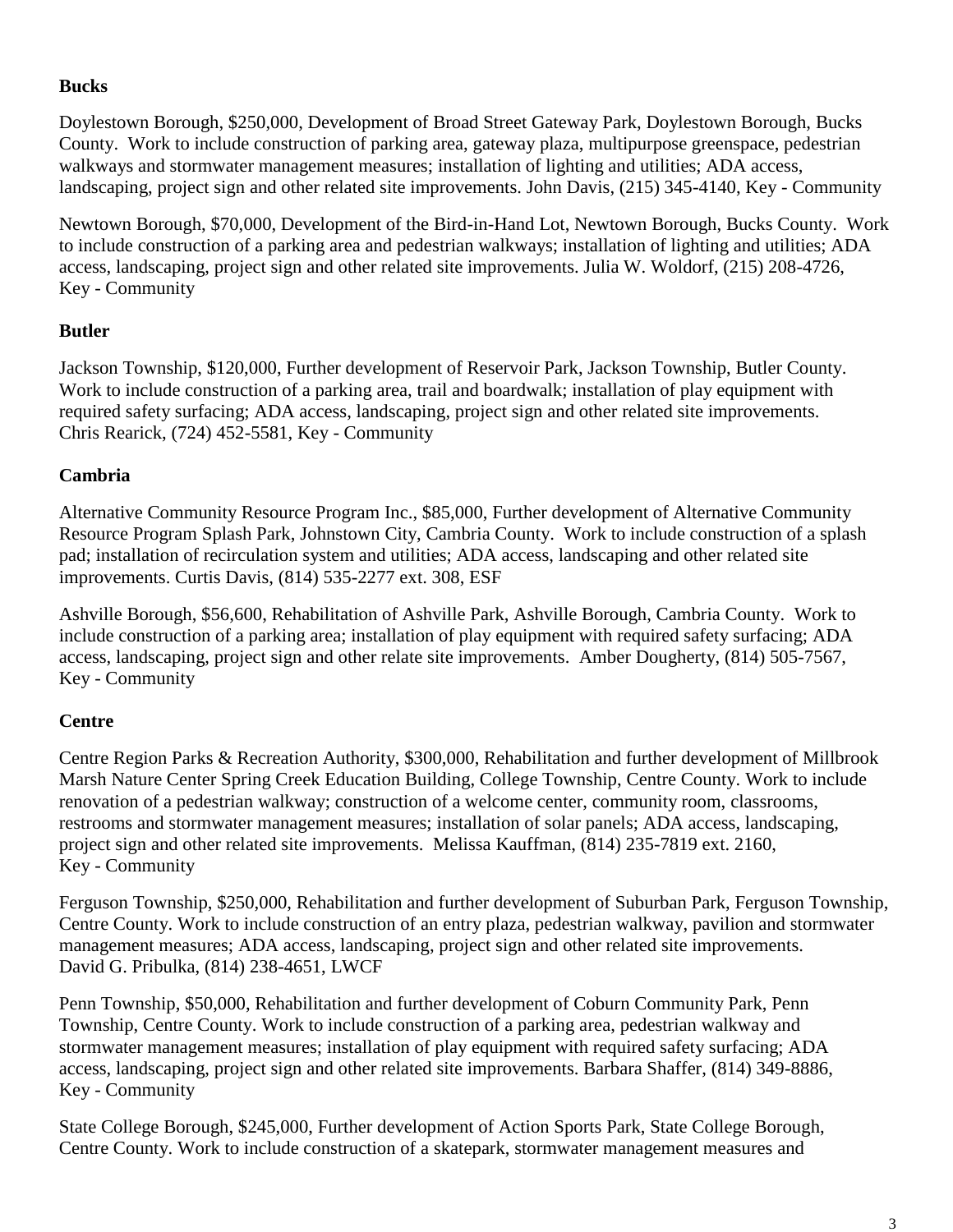pedestrian walkway; ADA access, landscaping, project sign and other related site improvements. Alan W. Sam, (814) 234-7145, Key - Community

### **Chester**

East Brandywine Township, \$61,725, Further development of Bondsville Mill Park, East Brandywine Township, Chester County. Work to include construction of a parking area; installation of a horticultural garden; ADA access, landscaping, project sign and other related site improvements. Hud Voltz, (610) 518-9500, Key - Community

East Pikeland Township, \$192,000, Development of Township Park, East Pikeland Township, Chester County. Work to include construction of a dog park, pedestrian walkway, pavilions and parking area; installation of a community garden and fencing; ADA access, landscaping, project sign and other related site improvements. Michelle Rubin, (610) 933-1770, Key - Community

Honey Brook Township, \$225,000, Rehabilitation of James A. Umble Memorial Park, Honey Brook Township, Chester County. Work to include construction of a skatepark, basketball courts, pedestrian walkway and parking area; installation of play equipment with required safety surfacing; ADA access, landscaping, project sign and other related site improvements. Steven Landes, (610) 273-3970, Key - Community

Malvern Borough, \$92,500, Further development of Quann Park, Malvern Borough, Chester County. Work to include construction of a pedestrian walkway and stormwater management measures; installation of fencing; ADA access, landscaping, project sign and other related site improvements. Christopher Bashore, (610) 644-2602, Key - Community

Natural Lands Trust, Inc., \$113,000, Further development of Bryn Coed Preserve, West Vincent Township, Chester County. Work to include construction of a pedestrian bridge and boardwalk; ADA access, landscaping, project sign and other related site improvements. Kelsey Boyd, (610) 353-5587 ext. 241, ESF

Penn Township, \$1,000,000, Further development of Sports Park, Penn Township, Chester County. Work to include construction outdoor hockey rink, multi-purpose courts, volleyball court, gazebo, parking areas, entrance road, trails and retaining wall; installation of playground equipment with required safety surfacing utilities; ADA access, landscaping, project sign and other related site improvements. Karen Versuk, (610) 869- 9620, LWCF

West Chester Borough, \$183,000, Rehabilitation of Everhart Park, West Chester Borough, Chester County. Work to include installation of play equipment with required safety surfacing; ADA access, landscaping, project sign and other related site improvements. Michael Perrone, (484) 459-6206, Key - Community

## **Cumberland**

Central Pennsylvania Conservancy, \$86,000, Rehabilitation and further development of Letort Spring Garden Preserve, South Middleton Township, Cumberland County. Work to include renovation of a barn; construction of pedestrian walkways, boardwalk, pedestrian bridges and stormwater management measures; installation of interpretive signage and utilities; ADA access, landscaping, project sign and other related site improvements. Benjamin Mummert, (717) 241-4360, ESF

Lemoyne Borough, \$38,400, Prepare a Comprehensive Recreation, Park and Open Space Plan for Lemoyne Borough, Cumberland County. Work to include a written, bound report. Cindy L. Foster, (717) 737-6843, Key - Community

Penn Township, \$70,000, Further development of Centerville Community Park, Penn Township, Cumberland County. Work to include construction of pedestrian walkways and parking area; installation of play equipment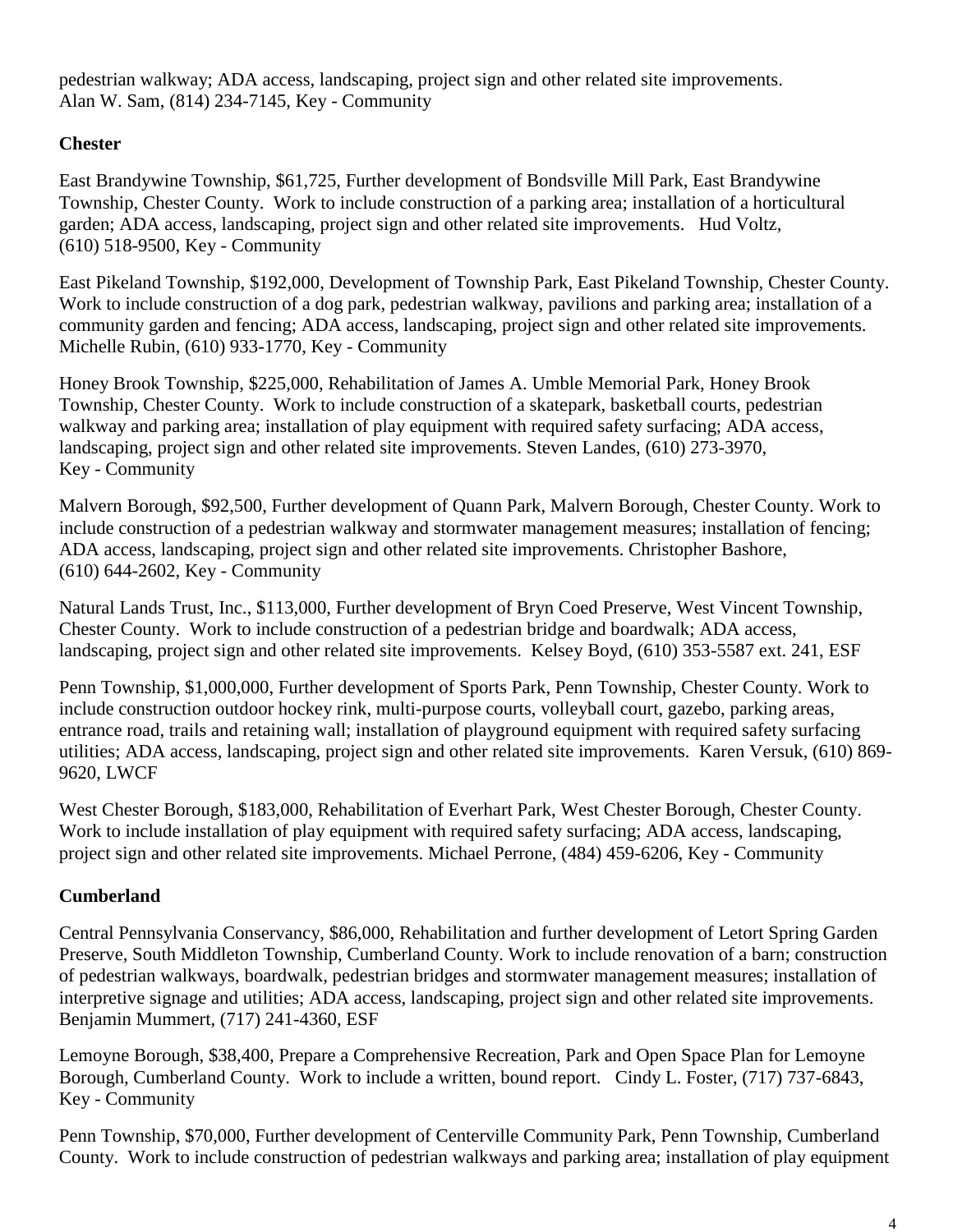with required safety surfacing; ADA access, landscaping, project sign and other related site improvements. Carrie Collins, (717) 226-0835, Key - Community

### **Dauphin**

Conewago Township, \$457,000, Further development of Conewago Township Park, Conewago Township, Dauphin County. Work to include construction of a parking area, pedestrian walkway, pedestrian bridge, wetland boardwalk, comfort station/pavilion facility, amphitheater, gazebo and stormwater management measures; installation of signage and utilities; ADA access, landscaping, project sign and other related site improvements. Gary Painter, (717) 534-8556, LWCF

Dauphin County, \$99,500, Rehabilitation of Wildwood Park, Harrisburg City, Dauphin County. Work to include construction of a boardwalk; ADA access, landscaping, project sign and other related site improvements. Chris Rebert, (717) 221-0292 ext. 5, Key - Community

Middletown Borough, \$128,000, Rehabilitation of two parks, Middletown Borough, Dauphin County. Rehabilitation of Oak Hill Park. Work to include construction of a pedestrian walkway and stormwater management measures; installation of play equipment with required safety surfacing; ADA access, landscaping, project sign and other related site improvements. Rehabilitation of Overdeer Park. Work to include construction of stormwater management measures; installation of play equipment with required safety surfacing; ADA access, landscaping, project sign and other related site improvements. Kenneth Klinepeter, (717) 902-0706, Key - Community

Steelton Borough, \$111,200, Development of Steel Works Brickyard Community Park, Steelton Borough, Dauphin County. Work to include construction of a pedestrian walkway and outdoor performance area; installation of lighting and utilities; ADA access, landscaping, project sign and other related site improvements. Anne Shambaugh, (717) 939-9842 ext. 5030, Key - Community

Susquehanna Township, \$185,000, Further development of Boyd Park, Susquehanna Township, Dauphin County. Work to include construction of a pedestrian walkway, boardwalk, pavilion, fishing pier, parking area and stormwater management measures; ADA access, landscaping, project sign and other related site improvements. David Kratzer, Jr., (717) 545-4751, Key - Community

Swatara Township, \$250,000, Further development of Donald Taylor Memorial Park, Swatara Township, Dauphin County. Work to include construction of a parking area, plaza, basketball court, pedestrian walkway, pedestrian bridge and stormwater management measures; installation of play equipment with required safety surfacing and interpretive signage; ADA access, landscaping, project sign and other related site improvements. Brittany Yarzinsky, (717) 564-2551 ext. 109, LWCF

### **Delaware**

Chester Township, \$70,000, Rehabilitation and further development of Worrilow Park, Chester Township, Delaware County. Work to include construction of a parking area, pedestrian walkway and stormwater management measures; installation of play equipment with required safety surfacing; ADA access, landscaping, project sign and other related site improvements. Risheena Young-Payne, (610) 494-4149, Key - Community

Concord Township, \$22,500, Prepare a Master Site Development Plan for the 32-acre Bush Hill Farm in Concord Township, Delaware County. Work to include a written, bound report. Amanda Serock, (610) 459-8911 ext. 102, Key - Community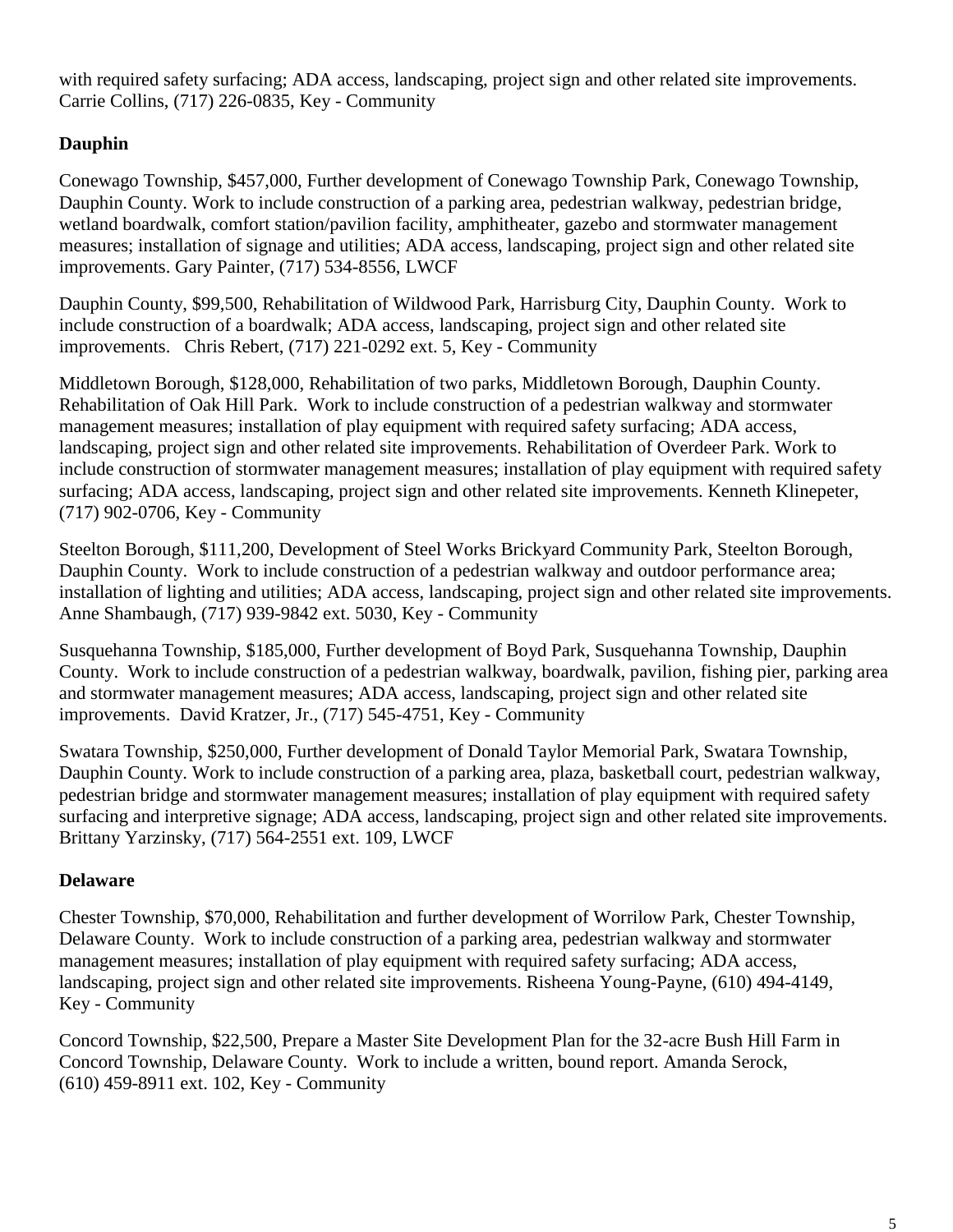Darby Township, \$16,000, Prepare a Master Site Development Plan for the 14-acre Conway Park in Darby Township, Delaware County. Work to include a written, bound report. Elizabeth Catania, PE, (610) 532-2884, Key - Community

Lansdowne Borough, \$138,900, Development of McKinley Avenue Tot Lot, Lansdowne Borough, Delaware County. Work to include construction of a parking area; installation of play equipment with required safety surfacing and fencing; ADA access, landscaping, project sign and other related site improvements. Craig Totaro, (610) 623-7300 ext. 214, Key - Community

Media Borough, \$250,000, Development of Plum Street Park, Media Borough, Delaware County. Work to include construction of pedestrian walkways, performance area seating, green wall and stormwater management measures; installation of shade structures, fountain, lighting and utilities; ADA access, landscaping, project sign and other related site improvements. Jeffrey A. Smith, (610) 566-5210 ext. 242, Key - Community

Nether Providence Township, \$127,100, Further development of Gouley Park, Nether Providence Township, Delaware County. Work to include construction of a pedestrian walkway and stormwater management measures; installation of play equipment with required safety surfacing; ADA access, landscaping, project sign and other related site improvements. David Grady, (610) 566-4516 ext. 216, Key - Community

Norwood Borough, \$25,950, Prepare a Master Site Development Plan for the 26-acre Norwood Lower Park in Norwood Borough, Delaware County. Work to include a written, bound report. Elizabeth A. Catania, P.E., (610) 532-2884, Key - Community

Ridley Township, \$100,000, Rehabilitation of Nall Field, Ridley Township, Delaware County. Work to include renovation of ballfields; construction of a parking area, pedestrian walkway, dugouts and stormwater management measures; installation of batting cage, lighting, utilities and fencing; ADA access, landscaping, project sign and other related site improvements. Peg Whelan, (610) 522-0557, Key - Community

Yeadon Borough, \$112,200, Rehabilitation of Yeadon Community Park, Yeadon Borough, Delaware County. Work to include construction of a pavilion and concession facility; installation of fitness and play equipment with required safety surfacing, scoreboard and digital park sign; ADA access, landscaping, project sign and other related site improvements. Mironda Presswood, (610) 284-1606 ext. 116, Key - Community

### **Delaware and Montgomery**

DVRPC Southeastern Pennsylvania Corporation, \$38,000, Prepare an update to the Return on Environment Study for Delaware County and Montgomery County. Work to include a written, bound report. Patty Elkis, (215) 238-2838, ESF

### **Elk**

St. Marys City, \$40,000, Prepare a Comprehensive Recreation, Park and Open Space Plan for St. Marys City, Elk County. Work to include a written, bound report. Tina Gradizzi, (814) 781-1718 ext. 225, Key - Community

### **Erie**

Union City Borough, \$60,000, Rehabilitation of Caflisch Park, Union City Borough, Erie County. Work to include construction of a comfort station; ADA access, landscaping, project sign and other related site improvements. Cindy Wells, (814) 438-2331, Key - Community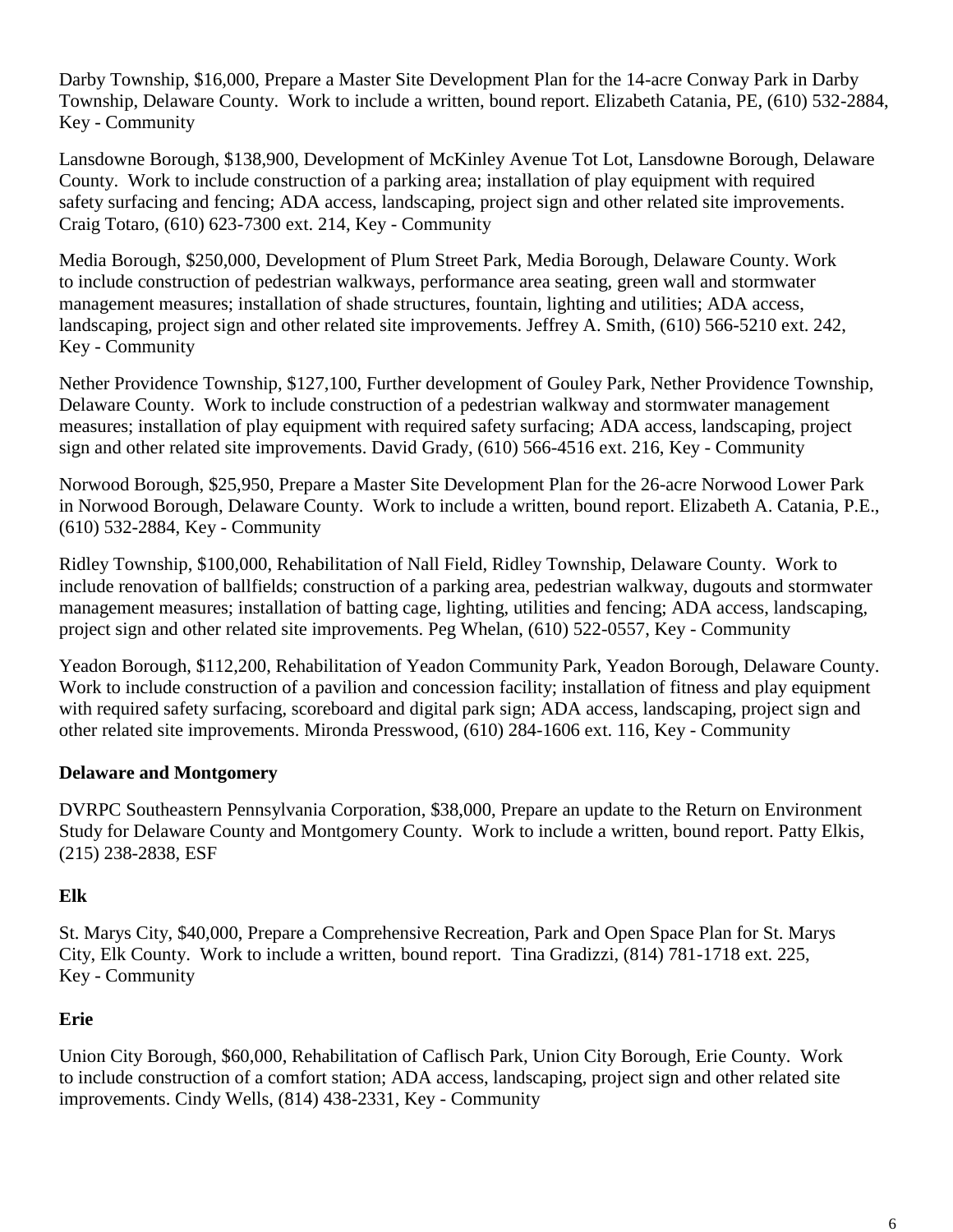### **Fayette**

Fayette County, \$76,800, Further development of Jacobs Creek Park, Bullskin Township, Fayette County. Work to include renovation of a pedestrian walkway; construction of an access drive and pedestrian walkway; installation of play equipment with required safety surfacing; ADA access, landscaping, project sign and other related site improvements. Sue Martin, (724) 430-1210 ext. 4302, Key - Community

Perry Township, \$63,600, Rehabilitation and further development of Wickhaven Park, Perry Township, Fayette County. Work to include construction of a pavilion, parking area and pedestrian walkway; installation of play equipment with required safety surfacing; ADA access, landscaping, project sign and other related site improvements. Katherine Petrosky, (724) 736-2334, Key - Community

South Union Township, \$200,000, Rehabilitation and further development of South Union Township Sports Complex, South Union Township, Fayette County. Work to include renovation of a building; construction of main entrance, restrooms, concession area, parking area and pedestrian walkway; installation of dasher boards, artificial turf, lighting, utilities and bleachers; ADA access, landscaping, project sign and other related site improvements. Dana Kendrick, (724) 439-3440 ext. 122, Key - Community

### **Greene**

Greene County, \$200,000, Further development of Wisecarver Recreation Area, Franklin Township, Greene County. Work to include construction of an access drive, parking area, pedestrian walkways, softball field and stormwater management measures; installation of bleachers; ADA access, landscaping, project sign and other related site improvements. Bret Moore, (724) 852-5323, Key - Community

### **Lackawanna**

Archbald Borough, \$119,000, Rehabilitation of Pike Street Park, Archbald Borough, Lackawanna County. Work to include renovation of basketball courts and tennis court; construction of a pedestrian walkway, stormwater management measures and parking area; installation of play equipment with required safety surfacing and fencing; ADA access, landscaping, project sign and other related site improvements. Robert Turlip, (570) 876-1800, Key - Community

Clifton Township, \$80,000, Further development of Clifton Acres Park, Clifton Township, Lackawanna County. Work to include construction of a pedestrian walkway and stormwater management measures; ADA access, landscaping, project sign and other related site improvements. Theodore F. Stout, (570) 842-4272, Key - Community

Dickson City Borough, \$114,000, Development of Riverfront Park, Dickson City Borough, Lackawanna County. Work to include construction of a parking area, pedestrian walkway and stormwater management measures; installation of fencing and lighting; ADA access, landscaping, project sign and other related site improvements. Cesare Forconi, (570) 489-4758, Key - Community

Lackawanna Heritage Valley Authority, \$150,000, Development of Mayfield Trailhead and Recreation Area, Mayfield Borough, Lackawanna County. Work to include construction of an access drive, parking area, trail, pedestrian walkways and stormwater management measures; installation of fencing; ADA access, landscaping, project sign and other related site improvements. Linda Mlodzienski, (570) 963-6730 ext. 8206, Key - Community

Olyphant Borough, \$50,000, Rehabilitation of Condella Park, Olyphant Borough, Lackawanna County. Work to include construction of a pedestrian walkway; installation of play equipment with required safety surfacing; ADA access, landscaping, project sign and other related site improvements. Cosmo Mustacchio, (570) 489-8503 ext. 6, Key - Community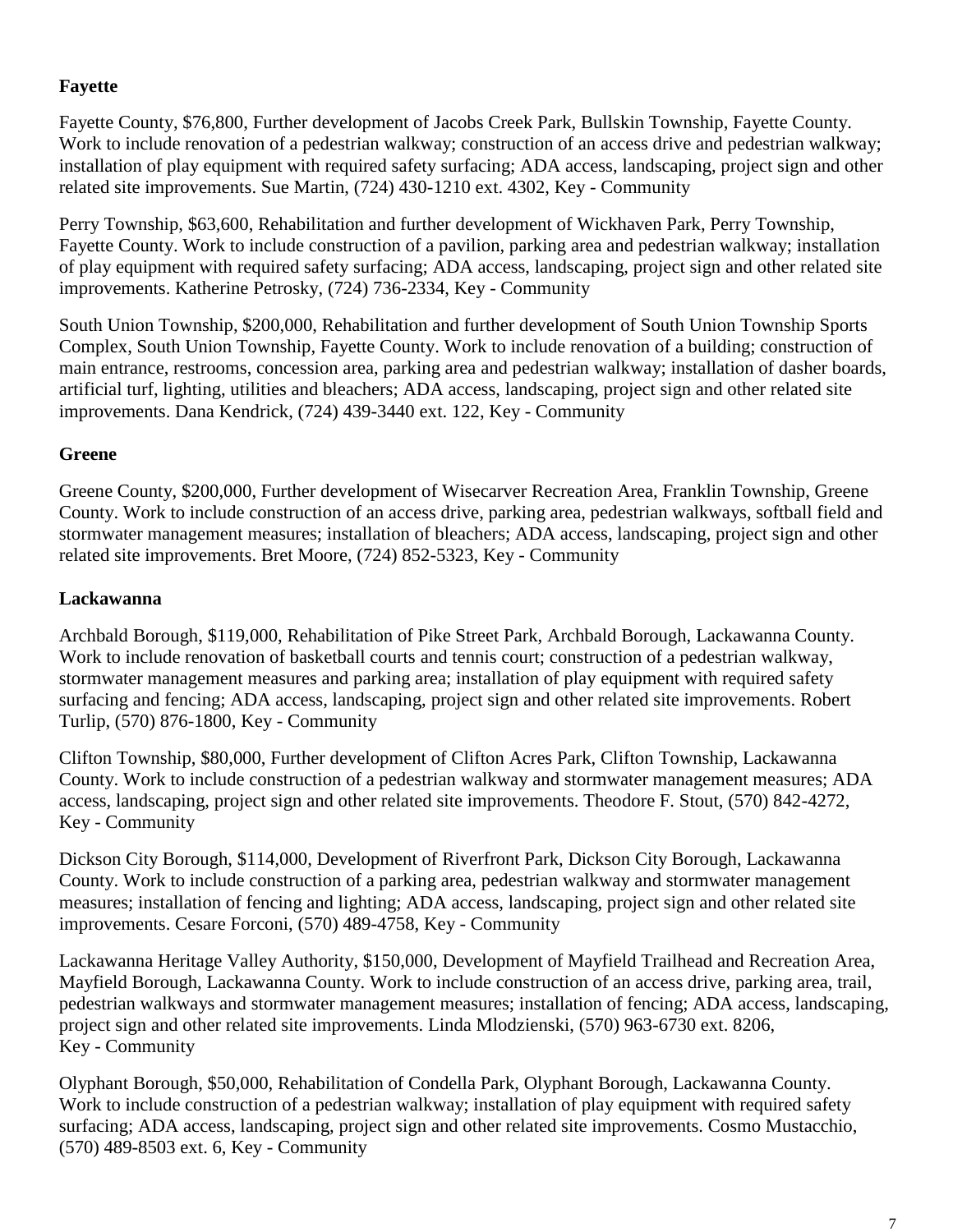### **Lancaster**

Lancaster City, \$27,100, Prepare a Master Site Development Plan for the 45-acre Conestoga Pines Park and 6-acre Waterworks Property in Lancaster City, Lancaster County. Work to include a written, bound report. Cindy McCormick, (717) 291-4739, Key - Community

Lancaster City, \$83,500, Rehabilitation of Milburn Park, Lancaster City, Lancaster County. Work to include installation of play equipment with required safety surfacing; ADA access, landscaping, project sign and other related site improvements. Cindy McCormick, (717) 291-4739, Key - Community

Manheim Township, \$200,000, Rehabilitation and further development of Jaycee Park, Manheim Township, Lancaster County. Work to include construction of a pedestrian walkway and stormwater management measures; installation of play equipment with required safety surfacing; ADA access, landscaping, project sign and other related site improvements. Matthew Stopa, (717) 290-7180 ext. 3104, Key - Community

### **Lawrence**

New Wilmington Borough, \$50,000, Rehabilitation of New Wilmington Municipal Pool, New Wilmington Borough, Lawrence County. Work to include renovation of the pool; ADA access, landscaping, project sign and other related site improvements. Sharonn Edmiston, (724) 946-8167 ext. 12, Key - Community

Shenango Township, \$20,000, Prepare a Master Site Development Plan for the 20-acre Shenango Township Community Park in Shenango Township, Lawrence County. Work to include a written, bound report. Albert Burick, III, (724) 658-4460 ext. 114, Key - Community

Wilmington Township, \$103,100, Rehabilitation of Marti Park, Wilmington Township, Lawrence County. Work to include installation of play equipment with required safety surfacing and fencing; ADA access, landscaping, project sign and other related site improvements. Debra Kennedy, (724) 946-2560, Key - Community

## **Lehigh**

South Whitehall Township, \$200,000, Further development of Vistas Park, South Whitehall Township, Lehigh County. Work to include construction of a pickleball court, pedestrian walkways, nature play area and stormwater management measures; installation of fencing and shade structure; ADA access, landscaping, project sign and related site improvements. Mike Kukitz, (610) 398-0401 ext. EXT211, Key - Community

Wildlands Conservancy, Inc., \$200,000, Rehabilitation and further development of the Dorothy Rider Pool Wildlife Sanctuary, Lower Macungie Township, Lehigh County. Work to include construction of a parking area, pedestrian walkways and boardwalk; installation of kiosk and educational signage; ADA access, landscaping, project sign and other related site improvements. Mike Hock, (610) 965-4397, ESF

### **Lehigh and Northampton**

North Whitehall Township, \$40,000, Prepare an update to the Comprehensive Recreation, Park and Open Space Plan for North Whitehall Township, Lehigh County. Work to include a written, bound report. Christopher Garges, (610) 799-3411, Key - Community

## **Luzerne**

Earth Conservancy, \$22,000, Prepare a Master Site Development Plan for the 30-acre Hanover 7A Property in Hanover Township, Luzerne County. Work to include a written, bound report. Elizabeth Hughes, (570) 823-3445, ESF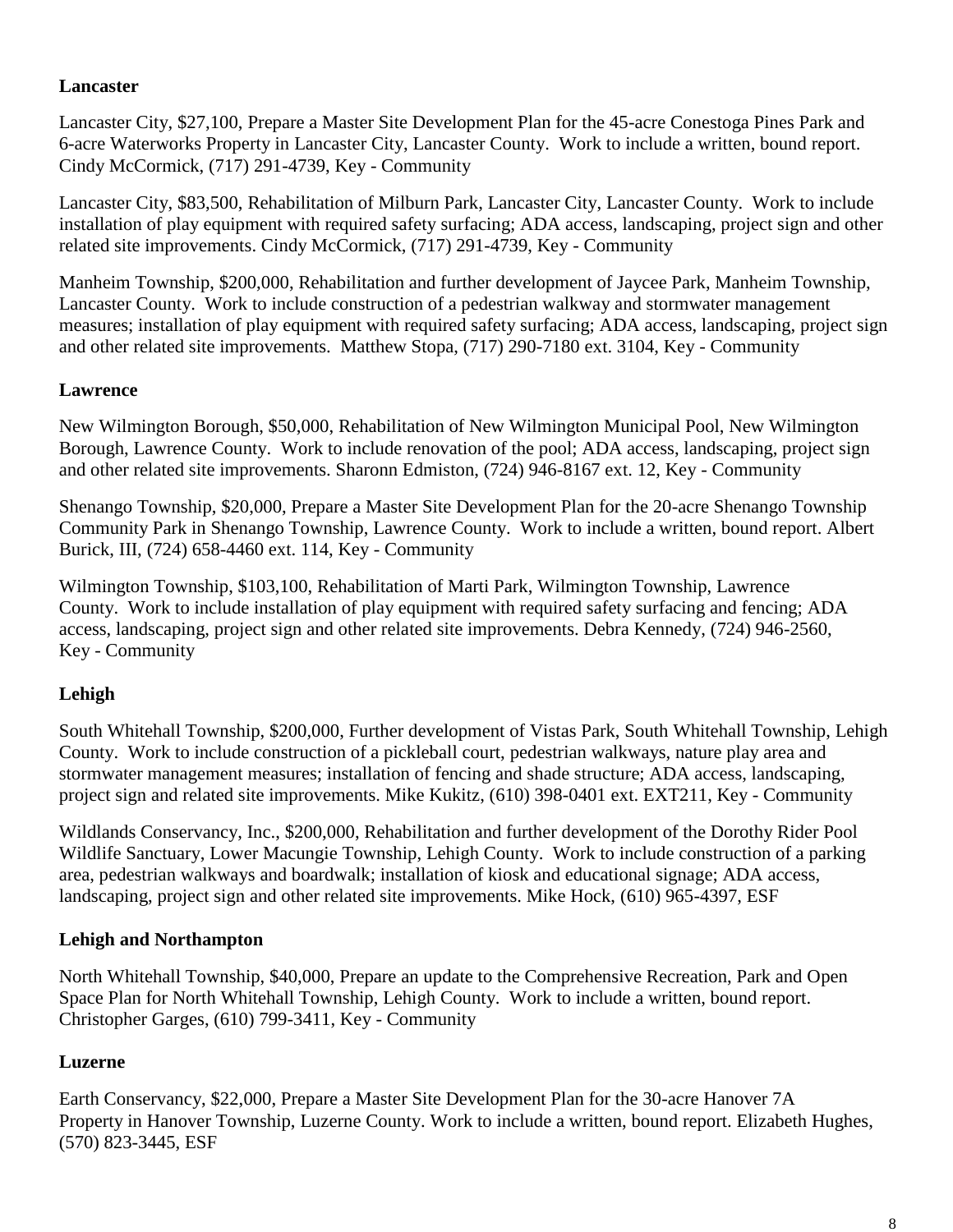Rice Township, \$200,000, Further development of Rice Township Park, Rice Township, Luzerne County. Work to include construction of a soccer field, parking areas and pedestrian walkways; ADA access, landscaping, project sign and other related site improvements. Jeffrey Beck, (570) 868-6400, Key - Community

Wright Township, \$19,000, Prepare a Master Site Development Plan for the 40-acre Wright Township Park in Wright Township, Luzerne County. Work to include a written, bound report. Pamela Heard, (570) 474-9067, Key - Community

## **Lycoming**

Clinton Township, \$70,000, Rehabilitation and further development of Clinton Township Park, Clinton Township, Lycoming County. Work to include installation of play equipment with required safety surfacing; ADA access, landscaping, project sign and other related site improvements. Patrick Deitrick, (570) 419-8489, Key - Community

Williamsport City, \$145,000, Rehabilitation and further development of Lose School Park, Williamsport City, Lycoming County. Work to include renovation of a basketball court; construction of a pavilion and pedestrian walkways; installation of play equipment with required safety surfacing, lighting and utilities; ADA access, landscaping, project sign and other related site improvements. Stephanie P. Young, (570) 327-7577, Key - Community

### **McKean**

Bradford City, \$24,600, Study the feasibility of rehabilitating the Callahan Park Swimming Pool, Bradford City, McKean County. Work to include a written, bound report. Anita Dolan, (181) 436-8717 ext. 0117, Key - Community

### **Mercer**

South Pymatuning Township, \$70,000, Rehabilitation of the Regional Community Softball Complex, South Pymatuning Township, Mercer County. Work to include renovation of ballfields; construction of a parking area, pedestrian walkway, dugouts and stormwater management measures; installation of play equipment with required safety surfacing, bleachers and fencing; ADA access, landscaping, project sign and other related site improvements. Mourine Rodgers, (724) 962-9848, Key - Community

### **Mifflin**

Lewistown Borough, \$15,000, Study the feasibility of rehabilitating the Lewistown Borough Rec Park Pool Complex in Lewistown Borough, Mifflin County. Work to include a written, bound report. Dianna Walter, (717) 248-1361 ext. 138, Key - Community

## **Montgomery**

Abington Township, \$115,000, Further development of Ardsley Wildlife Sanctuary, Abington Township, Montgomery County. Work to include construction of pedestrian walkways, observation areas and stormwater management measures; installation of fencing; ADA access, landscaping, and other related site improvements. Ashley McIlvaine, (267) 536-1004, Key - Community

East Greenville Borough, \$70,000, Rehabilitation and further development of Bieler Park, East Greenville Borough, Montgomery County. Work to include construction of a pedestrian walkway; installation of play equipment with required safety surfacing; ADA access, landscaping, project sign and other related site improvements. James Fry, (215) 679-5194 ext. 2, Key - Community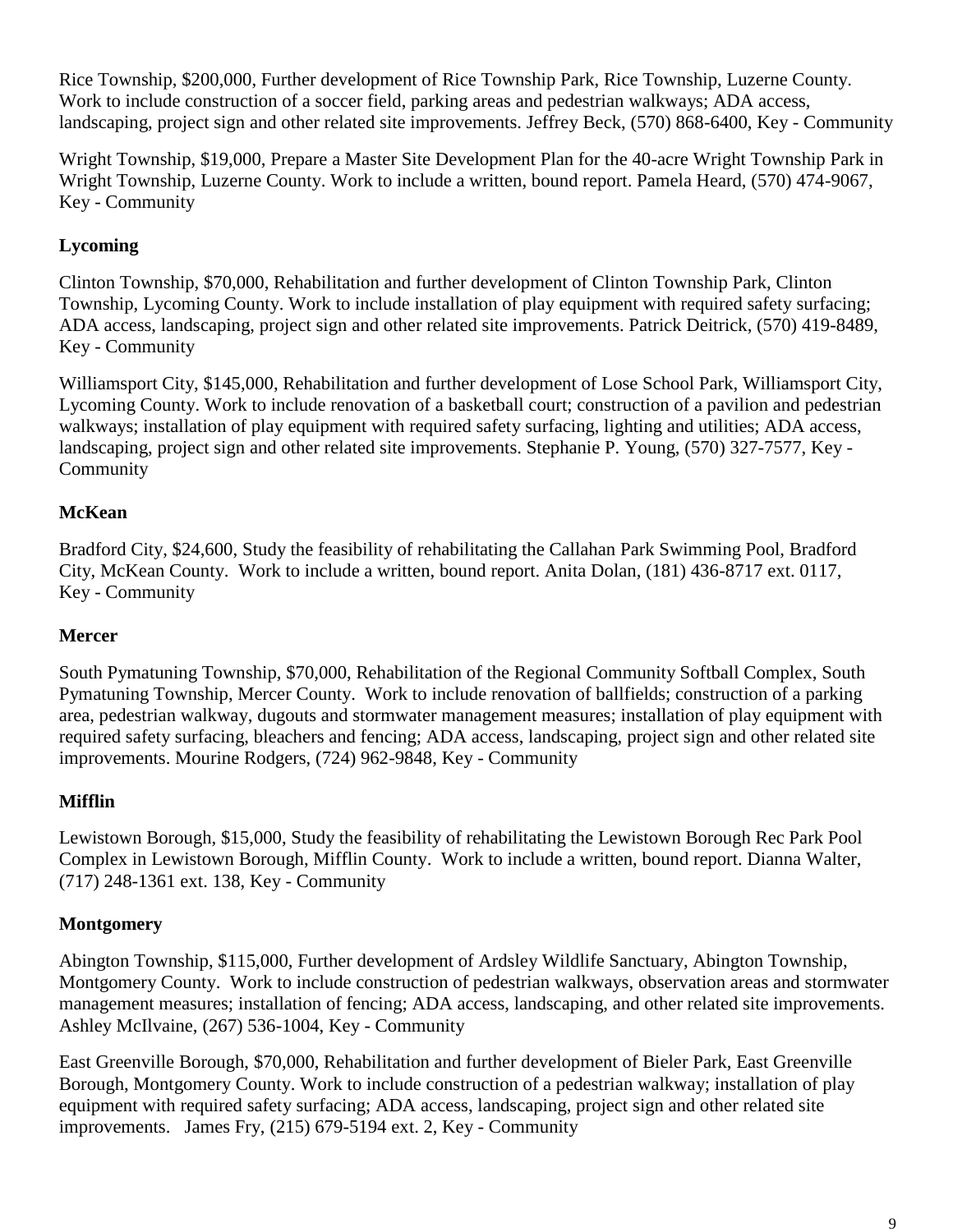Hatboro Borough, \$250,000, Further development of Miller Meadow Park, Hatboro Borough, Montgomery County. Work to include construction of pedestrian walkways, parking area and stormwater management measures; ADA access, landscaping, project sign and other related site improvements. Diane C. Hegele, (215) 443-9100, Key - Community

Limerick Township, \$225,000, Development of Limerick Community Park, Limerick Township, Montgomery County. Work to include construction of a pedestrian walkway, multi-purpose field, tennis courts, pickleball courts, bocce courts, parking area and stormwater management measures; ADA access, landscaping, project sign and other related site improvements. Daniel Kerr, (610) 495-6432, Key - Community

Norristown Borough, \$202,500, Rehabilitation of Riverfront Park, Norristown Borough, Montgomery County. Work to include construction of a pavilion, pedestrian walkway, access drive, parking area and stormwater management measures; installation of a gate and floating dock; ADA access, landscaping, project sign and other related site improvements. Jayne Musonye, (610) 270-2947, Key - Community

Souderton Borough, \$225,000, Rehabilitation and further development of Souderton Community Park, Souderton Borough, Montgomery County. Work to include construction of a pedestrian walkway; installation of fitness and play equipment with required safety surfacing; ADA access, landscaping, project sign and other related site improvements. Valerie Liggett, (215) 345-9400, Key - Community

Springfield Township, \$134,300, Further development of James A. Cisco Park, Springfield Township, Montgomery County. Work to include construction of a pavilion and parking area; installation of play equipment with required safety surfacing; ADA access, landscaping, project sign and other related site improvements. Emily Croke, (215) 836-7600, Key - Community

Upper Dublin Township, \$45,000, Prepare an update to the Comprehensive Open Space and Environmental Resource Protection Plan for Upper Dublin Township, Montgomery County. Work to include a written, bound report. Derek Dureka, (215) 643-1600 ext. 3239, Key - Community

Whitpain Township, \$225,000, Further development of Centre Square Park, Whitpain Township, Montgomery County. Work to include construction of pedestrian walkways; installation of nature play equipment with required safety surfacing; ADA access, landscaping, project sign and other related site improvements. Kurt Baker, (610) 277-2400 ext. 381, Key - Community

### **Northumberland**

Kulpmont Borough, \$70,000, Further development of Veterans' Memorial Field, Kulpmont Borough, Northumberland County. Work to include construction of a comfort station, parking area, pedestrian walkway and stormwater management measures; installation of utilities; ADA access, landscaping, project sign and other related site improvements. Stephen Motyka, (570) 373-1521 ext. 3, Key - Community

Turbotville Borough, \$50,000, Rehabilitation and further development of Turbotville Park, Turbotville Borough, Northumberland County. Work to include renovation of a tennis court; construction of pedestrian walkways, parking area and stormwater management measures; ADA access, landscaping, project sign and other related site improvements. Robert H. Lynn, (570) 506-7136, Key - Community

### **Philadelphia**

Hispanic Association of Contractors & Enterprises, \$500,000, Development of The Trail Park, Philadelphia City, Philadelphia County. Work to include construction of pedestrian walkways, amphitheater, concession facility, patio, seating area, green wall and stormwater management measures; installation of play equipment with required safety surfacing, shade structures, lighting and utilities; ADA access, landscaping, project sign and other related site improvements. Harry Tapia, (215) 426-8025, ESF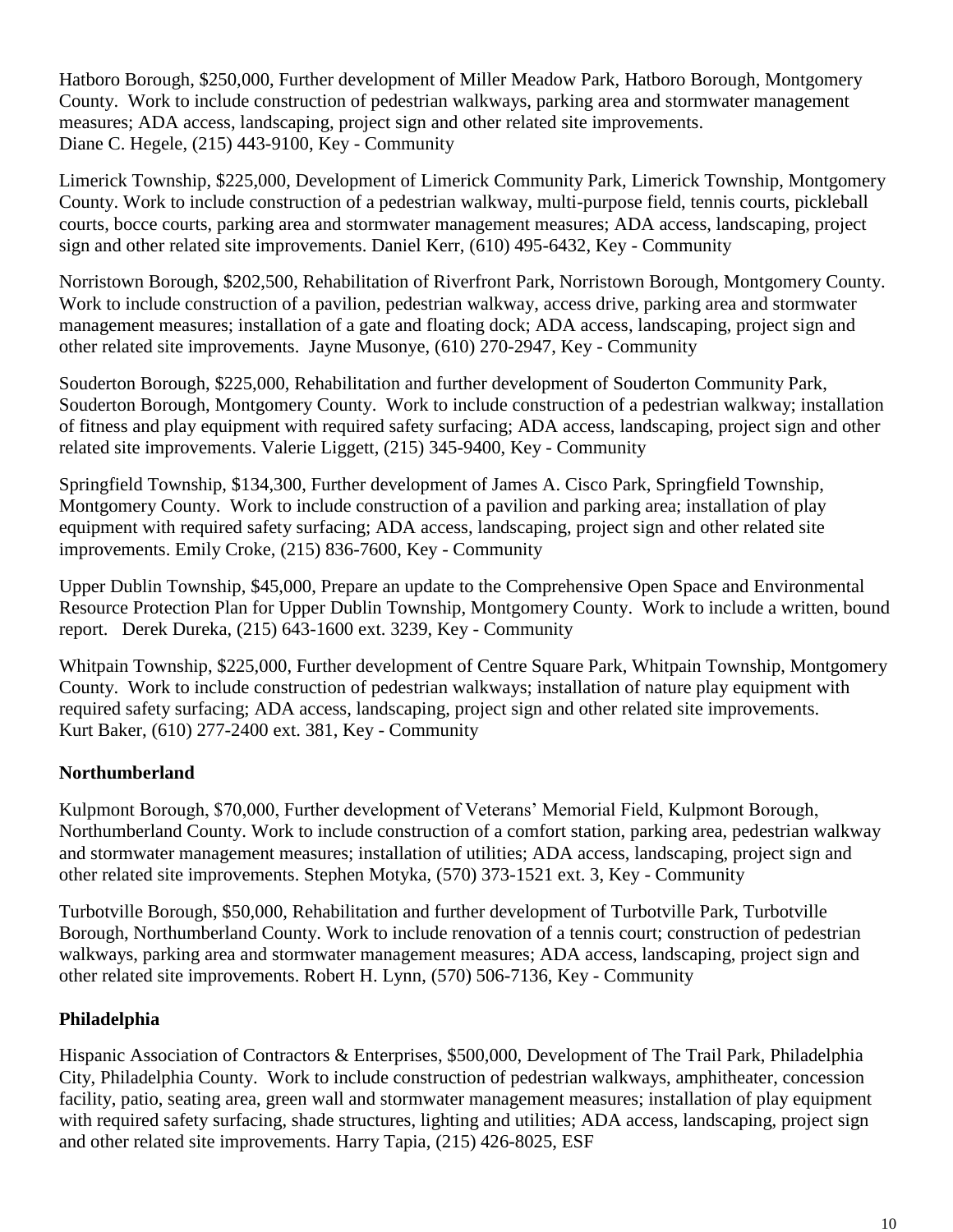Philadelphia City Treasurer Managing Directors Office, \$500,000, Rehabilitation of Barrett Playground, Philadelphia City, Philadelphia County. Work to include construction of a pedestrian walkway, basketball courts, tennis courts, multipurpose field and spray park; installation of fitness and play equipment with required safety surfacing; ADA access, landscaping, project sign and other related site improvements. Daria Williams, (215) 683-0259, Key - Community

Philadelphia City Treasurer Managing Directors Office, \$750,000, Rehabilitation of Olney Recreation Center Park, Philadelphia City, Philadelphia County. Work to include renovation of basketball courts, tennis courts, volleyball court, ballfields, multipurpose field and spray park; construction of pedestrian walkways; installation of playground equipment with required safety surfacing, fencing, site furniture, lighting and utilities; ADA access, landscaping, project sign and other related site improvements. Daria Williams, (215) 683-0259, LWCF

The Schuylkill Center for Environmental Education, \$76,300, Rehabilitation of Tall Trees Nature Playscape at the Schuylkill Center of Environmental Education, Philadelphia City, Philadelphia County. Work to include construction of a nature play area; ADA access, landscaping, project sign and other related site improvements. Michael Weilbacher, (215) 853-6652, ESF

#### **Pike**

Lehman Township, \$200,000, Further development of Lehman Park, Lehman Township, Pike County. Work to include construction of an access drive, parking area, plaza, pedestrian walkways and stormwater management measures; installation of play equipment with required safety surfacing and fencing; ADA access, landscaping, project sign and other related site improvements. William Collins, (610) 239-7601, Key - Community

#### **Schuylkill**

East Union Township, \$50,000, Rehabilitation of American Legion Park, East Union Township, Schuylkill County. Work to include construction of a pedestrian walkway; installation of play equipment with required safety surfacing; ADA access, landscaping, project sign and other related site improvements. Dennis Antonelli, (570) 384-0739, ESF

Frailey Township, \$200,000, Development of the Good Spring Park and Trail, Frailey Township, Schuylkill County. Work to include the construction of an access drive, parking area, observation area and approximately 1.3 miles of trail; ADA access, landscaping, project sign and other related site improvements. Donald Allar, (570) 695-5727, Key - Community

Porter Township, \$100,000, Rehabilitation of Reinerton Playground, Porter Township, Schuylkill County. Work to include construction of pedestrian walkways and parking area; installation of playground equipment with required safety surfacing; ADA access, landscaping, project sign and other related site improvements. Gary Bender, (717) 647-4656, ESF

Reilly Township, \$70,000, Development of Memorial Park, Reilly Township, Schuylkill County. Work to include construction of a parking area, pedestrian walkways and gazebo; ADA access, landscaping, project sign and other related site improvements. Robert Butensky, (570) 751-2000, Key - Community

Rush Township, \$70,000, Further development of Grier City Park, Rush Township, Schuylkill County. Work to include construction of a pavilion and stormwater management measures; ADA access, landscaping, project sign and other related site improvements.

Further development of Miller Park, Rush Township, Schuylkill County. Work to include construction of pavilion, parking area and stormwater management measures; ADA access, landscaping, project sign and other related site improvements. Robert Leibensperger, (570) 668-2938, Key - Community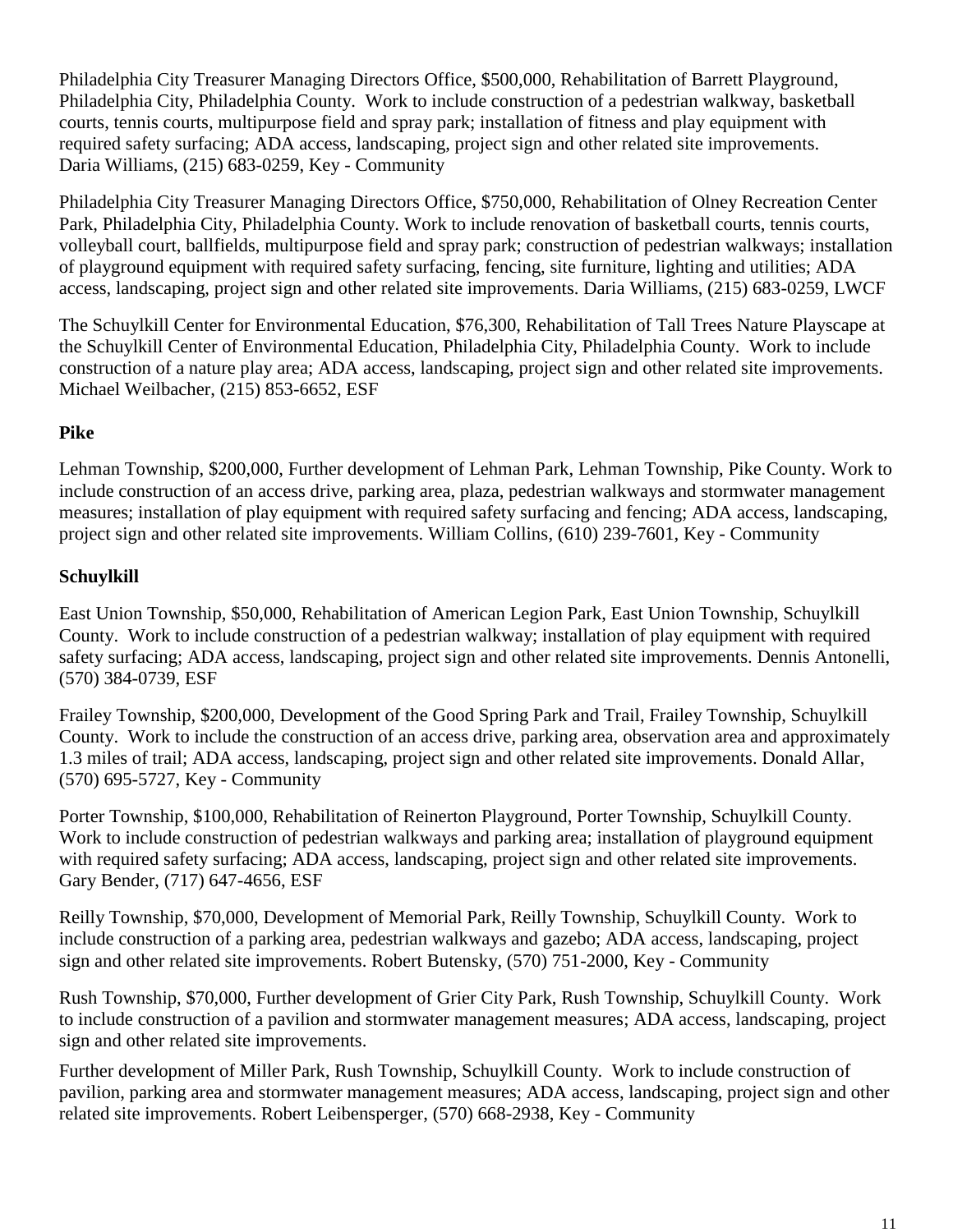Saint Clair Borough, \$50,000, Rehabilitation of Little League Field, Saint Clair Borough, Schuylkill County. Work to include renovation of ballfield and pedestrian walkways; construction of stormwater management measures; installation of fencing; ADA access, landscaping, project sign and related site improvements. Roland Price, Jr., (570) 429-0640 ext. 6, ESF

West Penn Township, \$60,000, Further development of J.E. Morgan Park, West Penn Township, Schuylkill County. Work to include construction of a parking area, comfort station and pavilion; installation of shade structures and utilities; ADA access, landscaping, project sign and other related site improvements. Nathan MacDonald, (570) 239-6436, ESF

### **Sullivan**

Dushore Borough, \$70,000, Rehabilitation and further development of Dushore Park, Dushore Borough, Sullivan County. Work to include construction of a parking area and pedestrian walkway; installation of play equipment with required safety surfacing; ADA access, landscaping, project sign and other related site improvements. Ellen Chase, (570) 928-8020, Key - Community

Sullivan County, \$38,000, Prepare a Comprehensive Recreation, Park and Greenways Plan for Sullivan County. Work to include a written, bound report. Donna Iannone, (570) 946-5201, Key - Community

#### **Washington**

Morris Township, \$70,000, Further development of Morris Township Community Park, Morris Township, Washington County. Work to include construction of a pedestrian walkway, fishing pavilions, pedestrian bridge and stormwater management measures; ADA access, landscaping, project sign and other related site improvements. James Harshman, P.E., (724) 503-4125 ext. 7, Key - Community

South Strabane Township, \$46,100, Rehabilitation and further development of Billy Bell Park, South Strabane Township, Washington County. Work to include construction of a parking area and pedestrian walkway; installation of play equipment with required safety surfacing; ADA access, landscaping, project sign and other related site improvements. Brandon Stanick, (724) 225-9055, Key - Community

Washington City, \$150,000, Further development of Washington Park, Washington City, Washington County. Work to include construction of a parking area, pedestrian walkway and stormwater management measures; installation of play equipment with required safety surfacing; ADA access, landscaping, project sign and other related site improvements. Richard Cleveland, (724) 986-8285, Key - Community

#### **Westmoreland**

Greensburg City, \$70,000, Prepare a Comprehensive Recreation, Park and Open Space Plan for the City of Greensburg, Westmoreland County. Work to include a written, bound report. Lydia Kinkaid, (724) 834-4880, Key - Community

Westmoreland County, \$1,000,000, Rehabilitation and further development of Northmoreland Park, Allegheny Township, Westmoreland County. Work to include renovation of pedestrian walkways and multipurpose fields; construction of parking areas, comfort station, pedestrian walkways, multipurpose fields and stormwater management measures; installation of playground equipment with required safety surfacing, benches and fencing; ADA access, landscaping, project sign and other related site improvements. Jeffrey Richards, (724) 830-3951, LWCF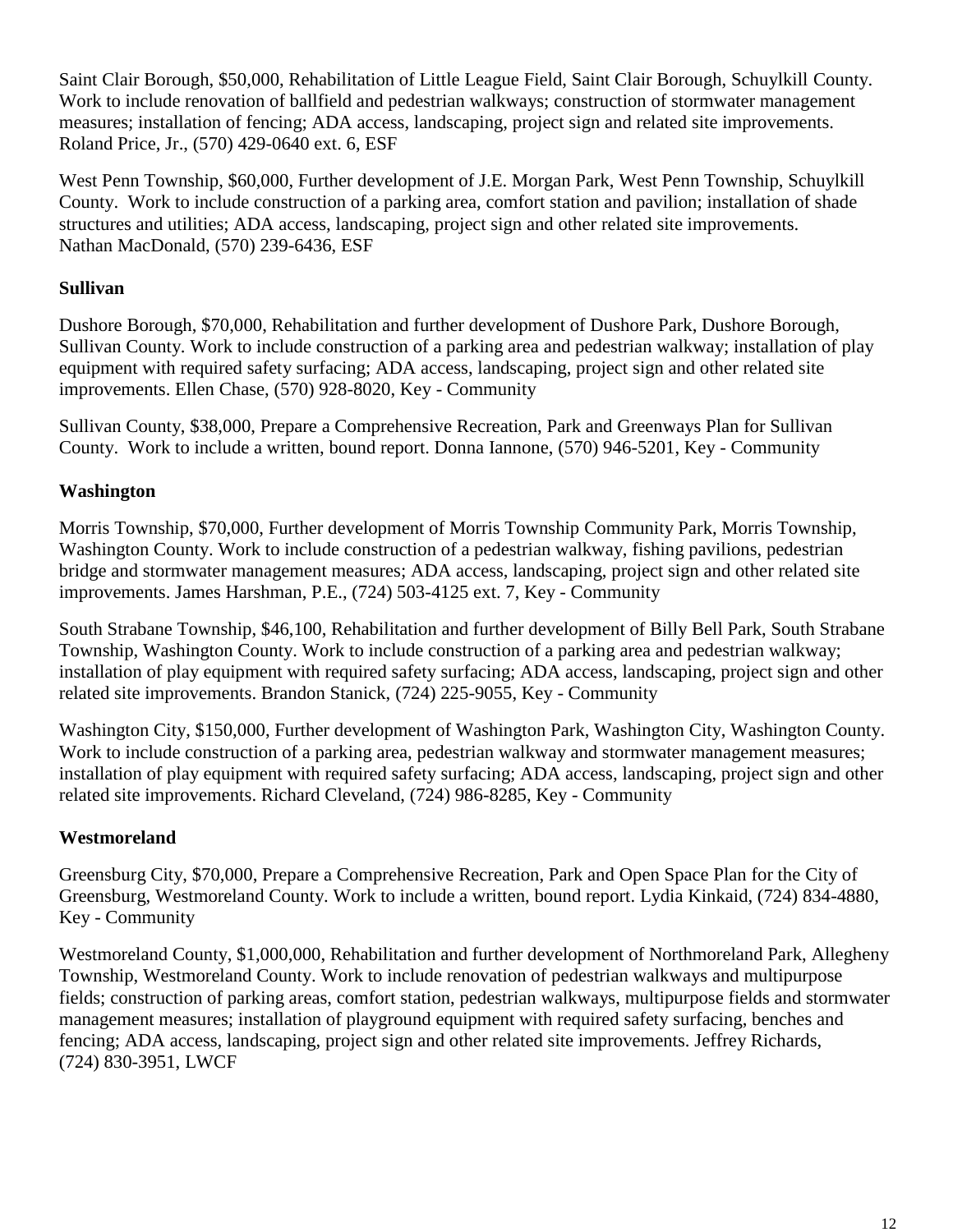## **York**

Felton Borough, \$70,000, Further development of Felton Memorial Park, Felton Borough, York County. Work to include construction of a pavilion, pedestrian walkway and parking area; installation of play equipment with required safety surfacing; ADA access, landscaping, project sign and other related site improvements. Joy Flinchbaugh, (717) 246-6493, Key - Community

North York Borough, \$250,000, Rehabilitation and further development of Lloyd Kaufman Park, North York Borough, York County. Work to include construction of a pedestrian walkway, skatepark and stormwater management measures; installation of play equipment with required safety surfacing; ADA access, landscaping, project sign and other related site improvements. Rick Shank, (717) 845-3976, Key - Community

### **Statewide/Regional**

Allegheny Ridge Corporation, \$213,750, Manage the heritage area and heritage area initiatives; support the Conemaugh Valley Conservancy; assist communities with the development of new access and improvements to the Kiski Conemaugh and Juniata river trails; and complete the office relocation to the Reiser House Visitor Center in Hollidaysburg Borough, Blair County. Work to include a written summary report. Jane Sheffield, (814) 940-1922, ESF and HA

Allegheny Trail Alliance, \$30,000, Coordinate and fund a new marketing, branding and awareness campaign for the Great Allegheny Passage. Work to include a written summary report. Bryan Perry, (724) 309-9334, ESF

Appalachian Trail Conservancy, \$250,000, Coordinate and fund activities of the South Mountain Partnership Conservation Landscape including the 2021 mini-grant program; facilitate the 2022 and 2023 South Mountain Research Corps; coordinate the 2023 South Mountain Science Summit and Speaker Series; and support the Dillsburg Heart & Soul project. Work to include a written summary report. Katie Hess, (717) 258-5771, ESF

Delaware & Lehigh National Heritage Corridor, Inc., \$208,750, Manage the heritage area and heritage area initiatives; update the strategic action plan; facilitate the closing of gaps on the D&L Trail; fund up to ten trail town projects; and host outreach programs. Work to include a written summary report. Claire Sadler, (610) 923-3548 ext. 226, ESF and HA

Delaware & Lehigh National Heritage Corridor, Inc., \$180,000, Coordinate and fund activities of the Lehigh Valley Greenways Conservation Landscape including the 2021 mini-grant program; further expand the Green Retail Program; implement and promote THE LINK trail network marketing strategy. Work to include a written summary report. Claire Sadler, (610) 923-3548 ext. 226, ESF

Delaware River Greenway Partnership, \$50,000, Coordinate and fund the Lower Delaware Wild and Scenic River Management Council including outreach and technical assistance to local municipalities and partners. Work to include a written summary report. Maryann Carroll, (732) 895-8982, ESF

Endless Mountains Heritage Region, Inc., \$213,750, Manage the heritage area and heritage area initiatives including the 2021 mini-grant program; manage the North Branch Susquehanna River Water Trail; and conduct Phase II of its Management Action Plan. Work to include a written summary report. Cain Chamberlin, (570) 265-1528, ESF and HA

Erie to Pittsburgh Trail Alliance, Inc., \$70,000, Coordinate and fund trail development, capacity building, training and administrative support for the Erie to Pittsburgh Trail. Work to include a written summary report. Kimberly Harris, (814) 677-3152 ext. 120, ESF

French Creek Valley Conservancy, \$58,000, Engage stakeholders and conduct educational programming throughout the French Creek Watershed and coordinate and promote educational events. Work to include a written summary report. Brenda J. Costa, (814) 337-4321, ESF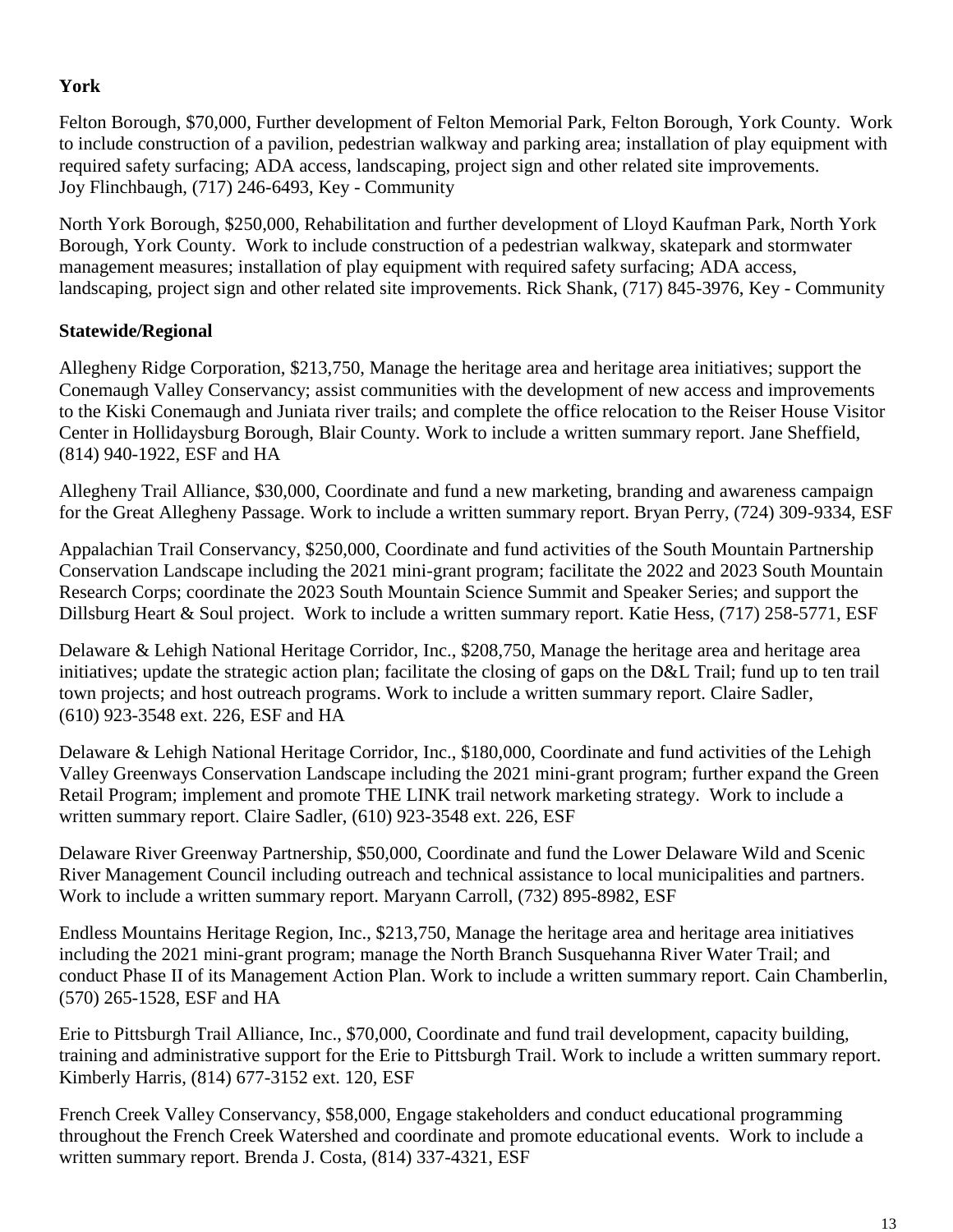Lackawanna Heritage Valley Authority, \$113,750, Manage the heritage area and heritage area initiatives. Work to include a written summary report. Linda Mlodzienski, (570) 963-6730 ext. 8206, HA

Lancaster County Conservancy, \$210,000, Coordinate and fund activities of the Susquehanna Riverlands Conservation Landscape; facilitate the permanent protection of natural lands and open space; steward nature preserves and conservation easements; and conduct environmental education and community outreach. Work to include a written summary report. Brandon Tennis, (717) 392-7891 ext. 208, ESF

Lincoln Highway Heritage Corridor, Inc., \$183,750, Manage the heritage area and heritage area initiatives; update management action plan; coordinate education programs; and repair roof of the Lincoln Highway Experience museum in Latrobe City, Westmoreland County. Work to include a written summary report. Olga Herbert, (724) 879-4241, ESF and HA

Lumber Heritage Region of PA, Inc., \$206,750, Manage the heritage area and heritage area initiatives; produce a marketing plan for the 15-county region; reprint Thomas Taber Books; update management action plan; and conduct education and outreach programs. Work to include a written summary report. Holly F. Komonczi, (814) 486-9376, ESF and HA

National Audubon Society, Inc., \$150,000, Coordinate and fund activities of the Kittatinny Ridge Conservation Landscape including the 2021 mini-grant program; update the Kittatinny Conservation Plan; facilitate up to three nature based placemaking community projects; and conduct bird-friendly forestry outreach and habitat improvement projects. Work to include a written summary report. Jeanne Ortiz, (610) 666-5593, ESF

National Road Heritage Corridor, \$118,750, Manage the heritage area and heritage area initiatives and implement the management action plan. Work to include a written summary report. Donna Holdorf, (724) 437-9877, ESF and HA

National Trust for Historic Preservation, \$25,000, Coordinate and fund heritage site preservation studies in the Chesapeake Watershed landscape. Work to include a written summary report. Kendra Parzen, (202) 588-6176, ESF

Natural Lands Trust, Inc., \$135,000, Coordinate and fund activities of the Schuylkill Highlands Conservation Landscape including the 2021 mini-grant program and update to the Stewardship Handbook. Work to include a written summary report. Carol R. De Wolf, (610) 353-5587 ext. 268, ESF

Oil Region Alliance of Business, Industry & Tourism, \$228,750, Manage the heritage area and heritage area initiatives; install signage along the Allegheny Wild and Scenic River; complete phase IV rehabilitation of the Scheide House in Titusville City, Venango County and the final phase rehabilitation of the Downs Building in Oil City, Venango County; and install a new community gateway into Titusville City, Venango County. Work to include a written summary report. Jennifer Burden, (814) 677-3152 ext. 116, ESF and HA

Pennsylvania Environmental Council, Inc., \$50,000, Conduct up to two regional trail planning initiatives to identify gaps and potential connections in targeted regions; develop a trail data sharing system; establish up to two bike routes; and coordinate and fund the 2021 trail promotion mini-grant program. Work to include a written summary report. Frank Maguire, (412) 481-9400, ESF

Pennsylvania Environmental Council, Inc., \$138,000, Coordinate and fund activities of the Laurel Highlands Conservation Landscape including the 2022 mini-grant program; implement a communications strategy for the value of water resources; support trail network development in collaboration with conservation partners; and conduct annual Trail Summit. Work to include a written summary report. Marla Papernick, (412) 481-9400, ESF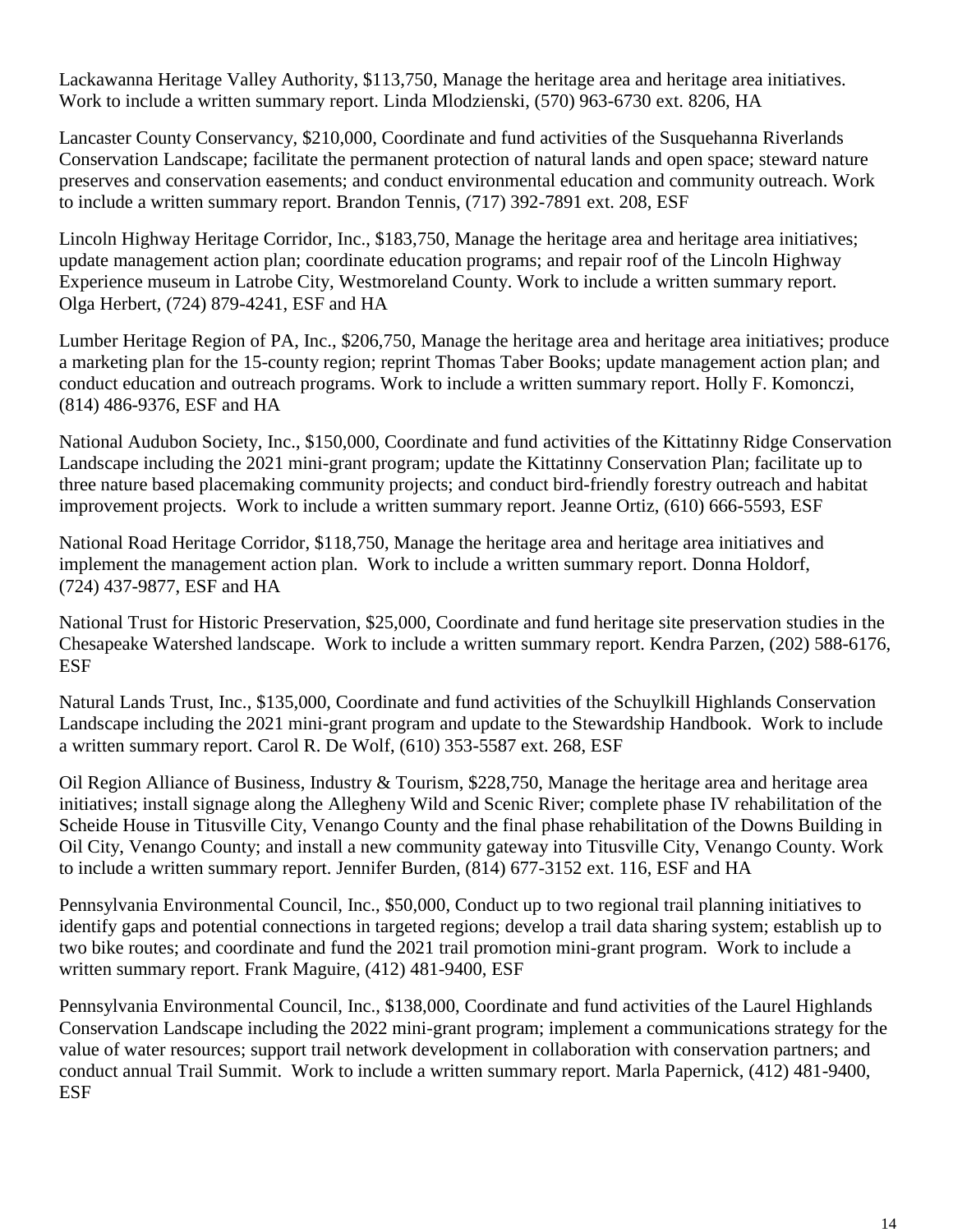Pennsylvania Environmental Council, Inc., \$50,000, Coordinate and fund the PA Water Trails Program including implementation of the 2021 mini-grant program and provide outreach and technical assistance to water trail managers. Work to include a written summary report. Lizzie Hessek, (267) 479-6107, ESF

Pennsylvania Environmental Council, Inc., \$133,000, Coordinate and fund activities of the Pocono Forests and Waters Conservation Landscape including the 2022 mini-grant program. Work to include a written summary report. Janet Sweeney, (570) 718-6507, ESF

Pennsylvania Envirothon Inc., \$45,000, Coordinate and fund activities of the 2021 Envirothon including minigrant program for county conservation districts. Work to include a written summary report. Lorelle Steach, (814) 310-3271, ESF

Pennsylvania Interscholastic Cycling League, \$75,000, Coordinate and manage the Pennsylvania Interscholastic Cycling League; support the establishment of new teams; and expand Teen Trail Corps Stewardship Program. Work to include a written summary report. Mike Kuhn, (717) 350-1029, ESF

Pennsylvania Land Trust Association, \$90,000, Continued funding of Conservation Easement Assistance Program grants to assist with the acquisition of conservation, recreation and trail easements; amend and restate old easements; establish and update baseline documentation; and install signs on eased lands. Work to include a written summary report. Andy Loza, (717) 230-8560, Key - Land Trust

Pennsylvania Land Trust Association, \$350,000, Provide technical assistance to conservation organizations and local government officials including the 2022 Pennsylvania Land Conservation Conference; develop conservation guidance documents; provide GIS mapping and analysis support; and manage the Conservation Easement Assistance Program. Work to include a written summary report. Andy Loza, (717) 230-8560, ESF and Key - Land Trust

Pennsylvania Master Naturalist, \$60,000, Facilitate natural resource volunteer training and stewardship projects throughout the Susquehanna, Ohio and Delaware river watersheds and coordinate a student stewardship program with Bloomsburg University. Work to include a written summary report. Michele Richards, (570) 441-3364, ESF

Pennsylvania Organization for Watersheds and Rivers, Inc., \$190,000, Coordinate and fund the 2022 Pennsylvania River Sojourn and River of the Year programs; hold regional watershed workshops and a statewide watershed conference; and provide outreach and technical assistance to watershed organizations. Work to include a written summary report. Janet Sweeney, (570) 718-6507, ESF

Pennsylvania Parks and Forests Foundation, Inc., \$169,000, Provide technical assistance, training and support to friends groups, volunteers, and state parks and forests; promote recreation, visitation and engagement through public outreach activities; implement the strategic plan; and produce resources, materials and special events to support park and forest activities. Work to include a written summary report. Marci Mowery, (717) 236-7644, ESF

Pennsylvania Recreation & Park Society, Inc., \$270,000, Coordinate and fund recreation and park education and technical assistance programs including the statewide branding and marketing campaign; support Get Outdoors PA initiatives; administer the Recreation and Parks Technical Assistance Program; implement the PA Park Maintenance Institute's business plan; conduct post-pandemic research; support the 2022 PRPS Annual Conference; and facilitate DCNR staff development. Work to include a written summary report. Emily Gates, (814) 234-4272, ESF

Pennsylvania Route 6 Alliance, \$183,750, Manage the heritage area and heritage area initiatives; facilitate the façade and signage improvement program in the Endless Mountains and Great Lakes regions; assess and develop the bike tourism project including expansion of the Bike Friendly Business program; and coordinate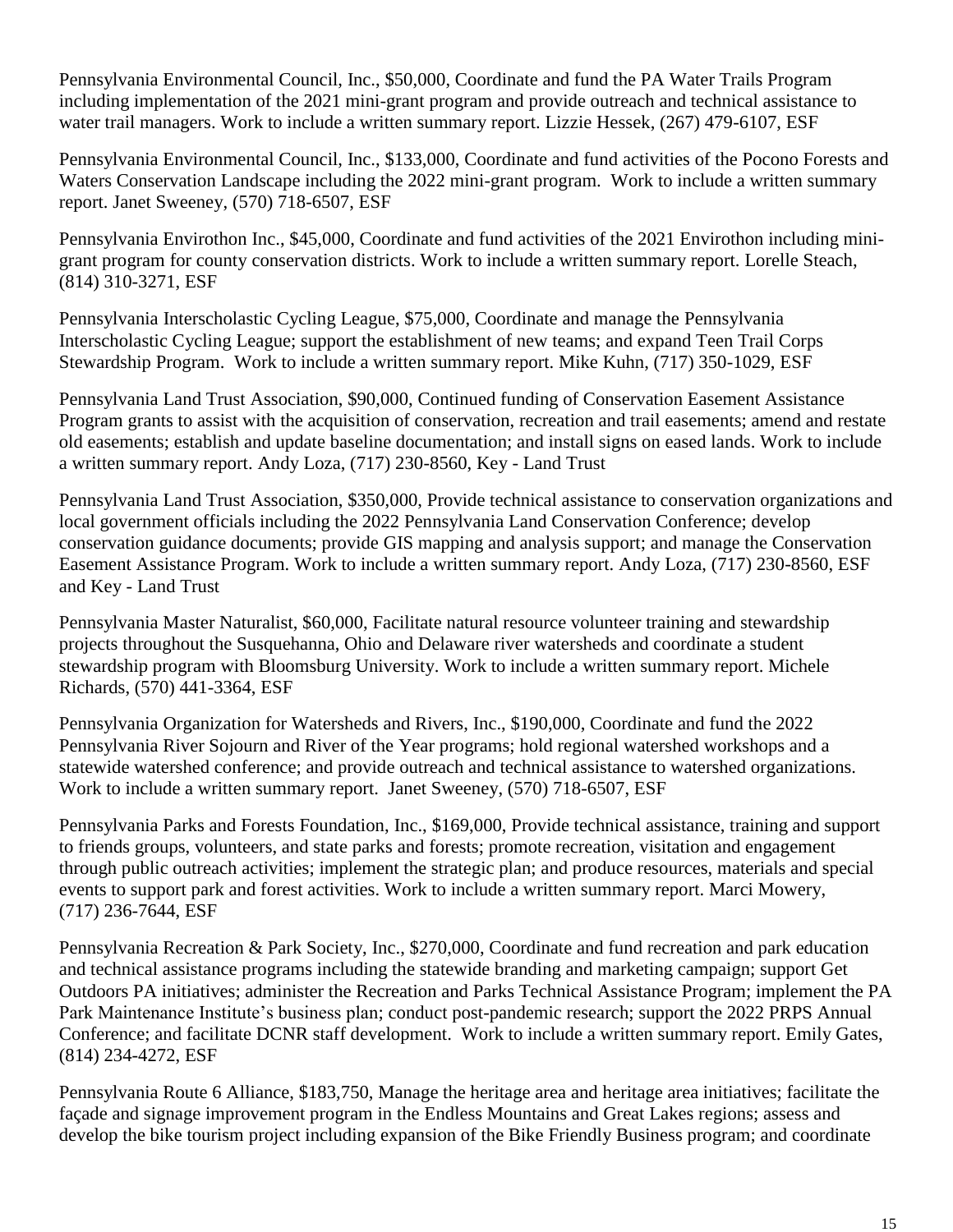the PA Route 6 Artisan Trail. Work to include a written summary report. Candace Sturdevant, (814) 435-7706, ESF and HA

Pennsylvania Trout, Inc., \$100,000, Coordinate and fund activities of the Pennsylvania Coldwater Heritage Partnership including the 2021 mini-grant program; conduct the 2022 Keystone Coldwater Conference; and provide training and technical assistance on Pennsylvania's coldwater streams. Work to include a written summary report. Rachel Kester, (814) 359-5233, ESF

Pennsylvania Wilds Center for Entrepreneurship, Inc., \$300,000, Coordinate and fund activities of the PA Wilds Conservation Landscape including promotion of public recreation assets; support the PA Wilds Planning Team, 2021 annual awards dinner, and annual report; launch the PA Wilds Media Lab; and expand publicprivate partnerships with DCNR around state parks. Work to include a written summary report. Tataboline Enos, (814) 757-9190, ESF

Pottstown Metropolitan Regional Planning Committee, \$75,000, Coordinate and fund the 2021 Pottstown Regional Park improvement mini-grant program. Work to include a written summary report. Marley Bice, (610) 278-3740, ESF

Rails-To-Trails Conservancy, Inc., \$40,000, Coordinate the Pennsylvania Trail Counter Program. Work to include a written summary report. Thomas Sexton, III, (717) 238-1717, ESF

Rivers of Steel Heritage Corporation, \$203,750, Manage the heritage area and heritage area initiatives including the 2020 mini-grant program; develop and install interpretive panels at Carrie Furnace; and implement the marketing plan. Work to include a written summary report. Amy B. Baldonieri, (412) 464-4020 ext. 235, ESF and HA

Schuylkill River Greenway Association, \$223,750, Manage the heritage area and heritage area initiatives; support the 2021 Schuylkill Watershed Congress and other programs and events; implement the Heritage Conservation Corps program in Schuylkill County; and further design and develop the Schuylkill River Trail in Berks and Schuylkill counties. Work to include a written summary report. Tim Fenchel, (484) 945-0200, ESF and HA

Southern Alleghenies Planning & Development Commission, \$120,000, Coordinate and fund the Southern Alleghenies Regional Greenways and Open Space Network and Bicycle and Pedestrian mini-grant program. Work to include a written summary report. Stacy LoCastro, (814) 949-6510, ESF

Susquehanna Heritage Corporation, \$193,750, Manage the heritage area and heritage area initiatives; implement heritage and outdoor tourism in the Susquehanna Riverlands; develop a national heritage area management plan; and coordinate visitor services and youth programs. Work to include a written summary report. Mark Platts, (717) 252-0229 ext. 2, ESF and HA

The Nature Conservancy, \$100,000, Implement the Kittatinny Ridge Conservation Plan by conducting private landowner outreach on the ridge to permanently protect high priority parcels. Work to include a written summary report. Mari-Beth DeLucia, (717) 232-6001 ext. 215, ESF

The Susquehanna Greenway Partnership, \$210,000, Fund and coordinate activities of the Susquehanna Greenway Partnership including management of the West Branch and Lower North Branch Susquehanna River water trails; conduct volunteer service programs and special events; coordinate implementation of the Middle Susquehanna Bicycle Pedestrian Transportation Plan; and implement Phase 1 of a water trail wayfinding program. Work to include a written summary report. Corey Ellison, (570) 478-1317, ESF

United Charitable, \$75,000, Continue implementation of the Conservation Careers 101 program to engage underrepresented youth in conservation efforts. Develop and implement new classroom conservation lessons;